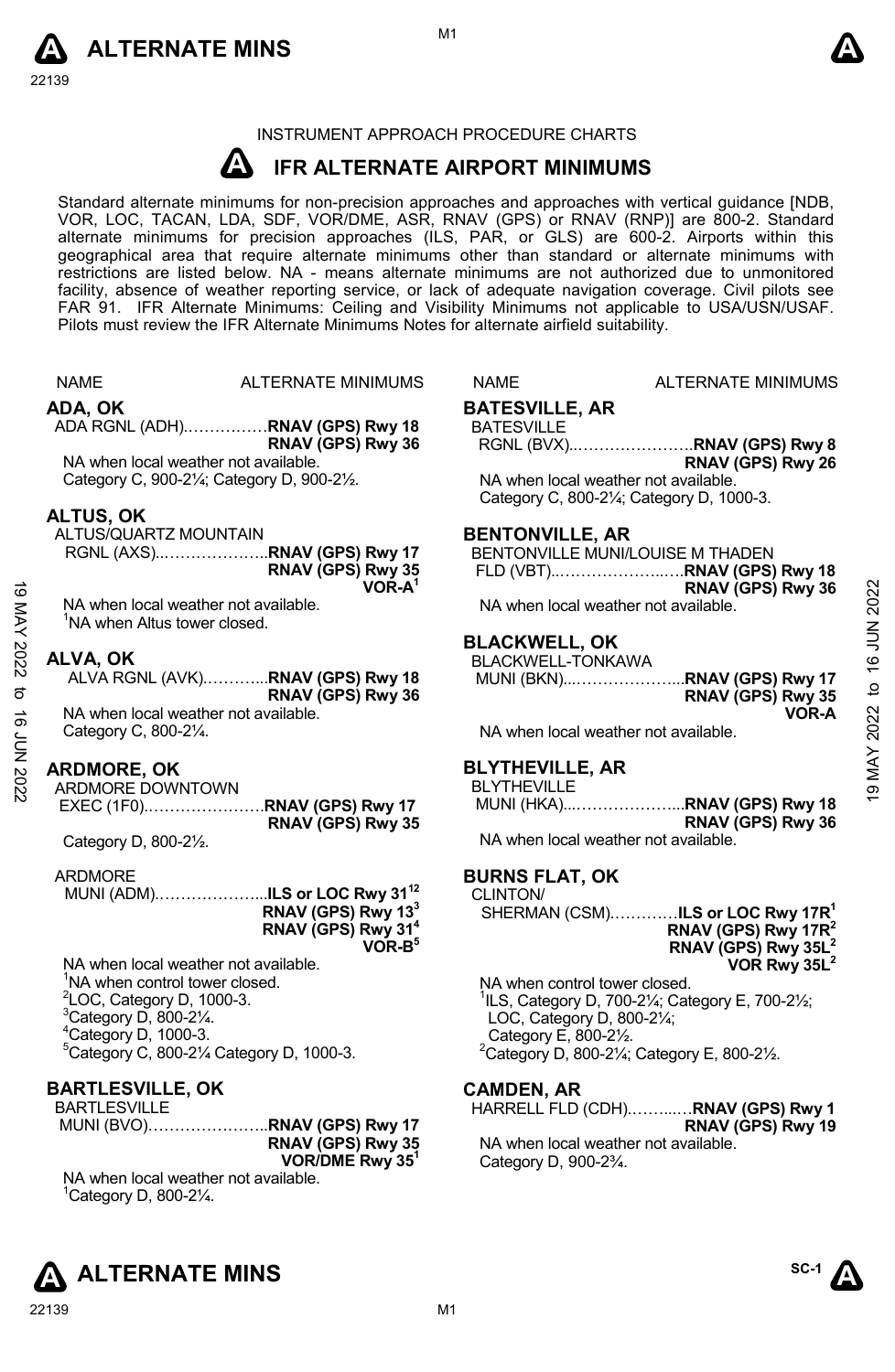

22139

NAME ALTERNATE MINIMUMS NAME ALTERNATE MINIMUMS

#### **CHANDLER, OK**

**CHANDLER** RGNL (CQB).………………..**RNAV (GPS) Rwy 17**  NA when local weather not available

#### **CLINTON, OK**

CLINTON RGNL (CLK).………………….**RNAV (GPS) Rwy 17 RNAV (GPS) Rwy 35**  NA when local weather not available.

**CORNING, AR** 

CORNING MUNI (4M9)….…..**RNAV (GPS) Rwy 18 RNAV (GPS) Rwy 36**  NA when local weather not available.

#### **CUSHING, OK**

CUSHING MUNI (CUH).…………....……**RNAV (GPS) Rwy 18 RNAV (GPS) Rwy 36** NA when local weather not available. Category D, 800-2¼.

#### **DEQUEEN, AR**

J. LYNN HELMS SEVIER COUNTY (DEQ)...……………..**RNAV (GPS) Rwy 8**  NA when local weather not available.

#### **DURANT, OK**

DURANT RGNL/ EAKER FLD (DUA)...……......**RNAV (GPS) Rwy 17 RNAV (GPS) Rwy 35**  NA when local weather not available. 19 MAY 2022 to 16 JUN 202219 MAY 2022 to 16 JUN 2022

#### **ELK CITY, OK**

ELK CITY RGNL BUSINESS (ELK)..…. **RNAV (GPS) Rwy 17 RNAV (GPS) Rwy 35** 

Category D, 1000-3.

#### **EL RENO, OK**

EL RENO RGNL (RQO)...……………….**RNAV (GPS) Rwy 17 RNAV (GPS) Rwy 35**  NA when local weather not available. Category D, 800-2¼.

#### **ENID, OK**

ENID WOODRING RGNL (WDG)...…..………….**ILS or LOC Rwy 35123**

**RNAV (GPS) Rwy 1714 RNAV (GPS) Rwy 354 VOR Rwy 1715 VOR Rwy 3515** 

<sup>1</sup>NA when local weather not available. <sup>2</sup>NA when control tower closed.  ${}^{3}$ LOC, Category D, 800-21/<sub>4</sub>; Category E, 900-3 4 Category D, 800-2¼; Category E, 900-3.  $5$ Category D, 800-2 $\frac{1}{4}$ .



M<sub>2</sub>

### **FAYETTEVILLE, AR**

DRAKE FLD (FYV).………..............…**LDA Rwy 3412 LOC Rwy 16134**

**RNAV (GPS) Rwy 1634 RNAV (GPS) Rwy 3434** 

<sup>1</sup>NA when control tower closed.  $2$ Category C, 1100-3. <sup>3</sup>NA when local weather not available. 4 Categories C, D, 1100-3.

## **FAYETTEVILLE/SPRINGDALE/**

### **ROGERS, AR**

NORTHWEST ARKANSAS NTL (XNA).………….............**ILS or LOC Rwy 16123 ILS or LOC Rwy 34123 RNAV (GPS) Rwy 164 RNAV (GPS) Rwy 344**  <sup>1</sup>NA when local weather not available.

<sup>2</sup>NA when control tower closed.  ${}^{3}$ LOC, Category C, 800-21⁄<sub>4</sub>; Category D, 800-21<sup>/2</sup>; Category E, 800-2¾. 4 Category C, 800-2¼; Category D, 800- 2½; Category E, 800-2¾.

#### **FLIPPIN, AR**

MARION COUNTY RGNL (FLP).………………….**RNAV (GPS) Rwy 4**  Category C, 800-2½.

#### **FORT SMITH, AR**

FORT SMITH RGNL (FSM)……………………**ILS or LOC Rwy 812 ILS Z or LOC Z Rwy 2612** 

**RADAR-123 RNAV (GPS) Rwy 24 RNAV (GPS) Rwy 83 RNAV (GPS) Rwy 263 VOR Z or TACAN Z Rwy 83 VOR Z or TACAN Z Rwy 263** 1 LOC, Category C, 1000-2¾; Categories D, E, 1000-3.

<sup>2</sup>NA when control tower closed. 3 Category C, 1000-2¾; Categories D, E, 1000-3. 4 Category C, 1000-2¾; Category D, 1000-3.

#### **FREDERICK, OK**

FREDERICK

RGNL (FDR).………………….**RNAV (GPS) Rwy 35**  NA when local weather not available.

#### **GUTHRIE, OK**

GUTHRIE/EDMOND RGNL (GOK)………………….**RNAV (GPS) Rwy 16 RNAV (GPS) Rwy 34**  NA when local weather not available.

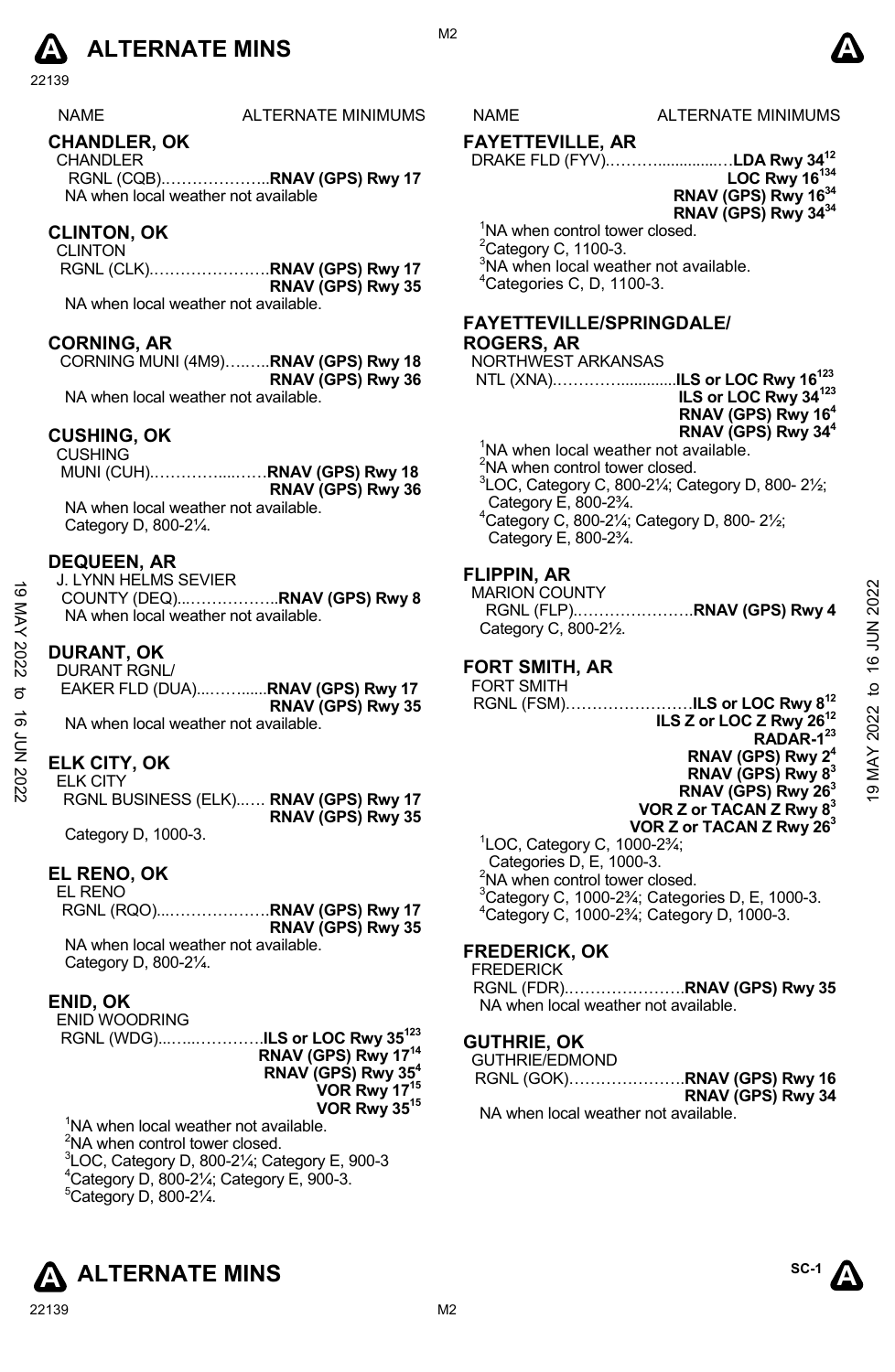# **A** ALTERNATE MINS  $\bullet$

22139

| <b>NAME</b>          | ALTERNATE MINIMUMS |
|----------------------|--------------------|
| <b>AUN/BEALL AIZ</b> |                    |

#### **GUYMON, OK**

GUYMON MUNI (GUY)…………………..**RNAV (GPS) Rwy 18 RNAV (GPS) Rwy 36**  NA when local weather not available.

Category C, 900-2½.

#### **HARRISON, AR**  BOONE

COUNTY (HRO)...……………**RNAV (GPS) Rwy 18 RNAV (GPS) Rwy 36**  Category C, 1000-3; Category D, 1200-3.

#### **HENRY POST AAF (KFSI)**

FORT SILL, OK..............………...….....**VOR Rwy 18 VOR Rwy 36 RNAV (GPS) Rwy 18 RNAV (GPS) Rwy 36**

Category D, 800-2¼. NA when local weather not available.

#### **HOBART, OK**

| HOBART |                   |
|--------|-------------------|
|        |                   |
|        | RNAV (GPS) Rwy 35 |
|        | VOR Rwy 35        |

#### **HOLLIS, OK**   $HOMHO$

| ಠ<br>XAN       | VOR Rwy 35<br>NA when local weather not available.<br>Category C, 800-21/4; Category D, 900-3. | Category D, 1000-3; LOC, Category C, 1000-2 <sup>3</sup> / <sub>4</sub> ;<br>Category D, 1000-3.<br><sup>4</sup> Category C, 1000-2 <sup>3</sup> / <sub>4</sub> ; Category D, 1000-3. | 2022<br>Ζ      |
|----------------|------------------------------------------------------------------------------------------------|---------------------------------------------------------------------------------------------------------------------------------------------------------------------------------------|----------------|
| 2022<br>ಕ<br>ಕ | <b>HOLLIS, OK</b><br><b>HOLLIS</b><br>RNAV (GPS) Rwy 36                                        | <b>MC ALESTER, OK</b><br><b>MC ALESTER</b><br>RNAV (GPS) Rwy 20                                                                                                                       | ဖ<br>ೆ<br>2022 |
| ξ<br>Σ         | Category B, 900-2.                                                                             | NA when local weather not available.                                                                                                                                                  |                |
| 2022           | <b>HOT SPRINGS, AR</b>                                                                         | <b>MENA, AR</b><br><b>MENA INTERMOUNTAIN</b>                                                                                                                                          | σ              |

#### **HOT SPRINGS, AR**

MEML FLD (HOT)………………………..**VOR Rwy 5** NA when local weather not available. Category C, 900-2½; Category D, 1100-3.

#### **HUGO, OK**

 STAN STAMPER MUNI (HHW)..……...……..…..**RNAV (GPS) Rwy 171 RNAV (GPS) Rwy 35**  Category C, 800-21/<sub>4</sub>; Category D, 800-21/2. <sup>1</sup>NA when local weather not available.

#### **JONESBORO, AR**

JONESBORO MUNI (JBR)...…………….…...**ILS or LOC Rwy 231** 

**RNAV (GPS) Rwy 52 RNAV (GPS) Rwy 232 RNAV (GPS) Rwy 312 VOR Rwy 232** 

NA when local weather not available. 1 LOC, Category D, 900-2¾.  $2$ Category D, 900-2 $\frac{3}{4}$ .

#### S NAME ALTERNATE

## **LAWTON, OK**

### LAWTON-FORT SILL

RGNL (LAW)...………………..**ILS or LOC Rwy 3512** 

## **RNAV (GPS) Rwy 353**

**VOR Rwy 353** 

<sup>1</sup>NA when control tower closed.  $2^2$ LOC, Category D, 800-2 $\frac{1}{4}$ .  $3$ Category D, 800-2 $\frac{1}{4}$ .

#### **LITTLE ROCK, AR**

BILL AND HILLARY CLINTON NTL/

- ADAMS FLD (LIT).……….......**ILS or LOC Rwy 4L1 ILS or LOC Rwy 4R1 ILS or LOC Rwy 22L ILS or LOC Rwy 22R<sup>23</sup> RNAV (GPS) Rwy 4L4 RNAV (GPS) Rwy 4R4 RNAV (GPS) Rwy 184 RNAV (GPS) Rwy 22L4 RNAV (GPS) Rwy 22R4 RNAV (GPS) Rwy 364 VOR-A4**
- $1$ LOC, Category C, 1000-2¾; Category D, 1000-3.  $2$ NA when local weather not available.  $3$ ILS, Category B, 800-2; Category C, 1000-2 $\frac{2}{4}$ ; Category D, 1000-3; LOC, Category C, 1000-2¾; Category D, 1000-3. 4 Category C, 1000-2¾; Category D, 1000-3.

#### **MC ALESTER, OK**

#### MC ALESTER RGNL (MLC)………………..…**RNAV (GPS) Rwy 2 RNAV (GPS) Rwy 20**

#### **MENA, AR**

MENA INTERMOUNTAIN

#### MUNI (MEZ)..……...…………..**ILS or LOC Rwy 271 RNAV (GPS) Rwy 172**

NA when local weather not available. 1 LOC, Category B, 1100-2; Category C, 1200-3.  $2$ Category B, 1100-2; Category C, 1200-3.

#### **MIAMI, OK**

#### MIAMI RGNL (MIO)..………....**RNAV (GPS) Rwy 17 VOR/DME-A**

NA when local weather not available.

#### **MONTICELLO, AR**

MONTICELLO MUNI/ ELLIS FLD (LLQ).…………….**RNAV (GPS) Rwy 31 RNAV (GPS) Rwy 212**  <sup>1</sup>NA when local weather not available.  $2$ Category D, 800-2 $\frac{1}{4}$ .

#### **MOUNTAIN HOME, AR**

| BAXTER                              |                   |
|-------------------------------------|-------------------|
|                                     |                   |
|                                     | RNAV (GPS) Rwy 23 |
| NA whon local woother not available |                   |

IA when local weather not available.





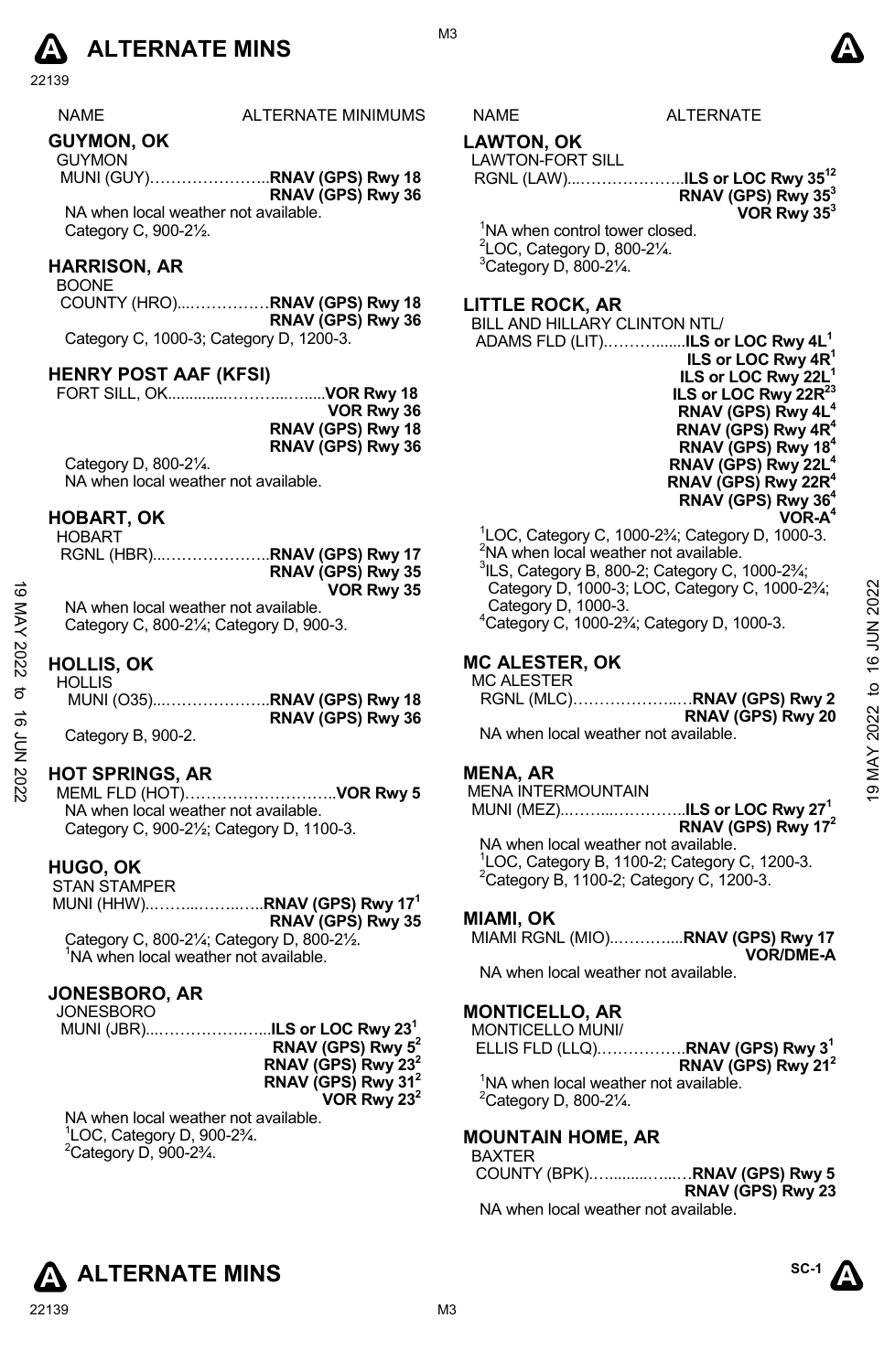

| NAME                | ALTERNATE MINIMUN |
|---------------------|-------------------|
| <b>MUSKOGEE, OK</b> |                   |
| MUSKOGEE-DAVIS      |                   |
|                     |                   |

 RGNL (MKO)………............…**RNAV (GPS) Rwy 41 RNAV (GPS) Rwy 132 RNAV (GPS) Rwy 221 RNAV (GPS) Rwy 312**

NA when local weather not available. 1 Category D, 800-2½.  $2$ Category D, 800-2 $\frac{1}{2}$ ; Category E, 1000-3.

#### **NEWPORT, AR**

NEWPORT

RGNL (M19)..…………………**RNAV (GPS) Rwy 18 RNAV (GPS) Rwy 36 VOR Rwy 181**

NA when local weather not available. 1 Categories A, B, 1100-2; Categories C, D, 1100-3.

#### **NORMAN, OK**

UNIVERSITY OF OKLAHOMA WESTHEIMER (OUN)...……..**ILS or LOC Rwy 1812 LOC Rwy 313** 

**RNAV (GPS) Rwy 33**

**RNAV (GPS) Rwy 183** 

**RNAV (GPS) Rwy 363** 

NA when local weather not available.

<sup>1</sup>NA when control tower closed.

<sup>2</sup>ILS, Categories A, B, 700-2; Category C, 800-2¼; Category D, 800-2½; LOC, Category C, 800-2¼; Category D, 800-2½.  $3$ Category C, 800-2 $\frac{1}{4}$ ; Category D, 800-2 $\frac{1}{2}$ .

#### **NORTH LITTLE ROCK, AR**

NORTH LITTLE ROCK MUNI (ORK)...……………...............…...**LOC Rwy 5 RNAV (GPS) Rwy 5 RNAV (GPS) Rwy 35**  NA when local weather not available. NA when local weather not available.<br>  $\frac{1}{2}$  MA when control tower closed.<br>  $\frac{1}{2}$  Also, Category D, 800-21/<sub>2</sub>; LGC, Category C,<br>  $\frac{1}{2}$  and 21/4; Category D, 800-21/<sub>2</sub>.<br>  $\frac{1}{2}$  and 21/4; Category D, 800-21/

#### **OKLAHOMA CITY, OK**

CLARENCE E. PAGE MUNI (RCE)...………**RNAV (GPS) Rwy 17R RNAV (GPS) Rwy 35L VOR-B** 

NA when local weather not available.

| SUNDANCE (HSD)RNAV (GPS) Rwy 18 |
|---------------------------------|
| RNAV (GPS) Rwy 36               |
| VOR Rwy 18                      |

NA when local weather not available.

WILEY POST (PWA)...………**ILS or LOC Rwy 17L1 ILS or LOC Rwy 35R1 RNAV (GPS) Rwy 17L RNAV (GPS) Rwy 17R RNAV (GPS) Rwy 35L RNAV (GPS) Rwy 35R VOR Rwy 17L VOR Rwy 35R** 

NA when local weather not available. <sup>1</sup>NA when control tower closed.



AS NAME ALTERNATE MINIMUMS

**OKLAHOMA CITY, OK (CON'T)** WILL ROGERS

| WORLD (OKC)…………… <b>ILS or LOC Rwy 17L<sup>1</sup></b> |
|--------------------------------------------------------|
| ILS or LOC Rwy 17R <sup>1</sup>                        |
| ILS or LOC Rwy 35L <sup>1</sup>                        |
| ILS or LOC Rwy 35R <sup>1</sup>                        |
| $RADAR-12$                                             |
| RNAV (GPS) Rwy $133$                                   |
| RNAV (GPS) Rwy 31 <sup>3</sup>                         |
| RNAV (GPS) Y Rwy 17L <sup>4</sup>                      |
| RNAV (GPS) Y Rwy 17R <sup>3</sup>                      |
| RNAV (GPS) Y Rwy 35L <sup>4</sup>                      |
| RNAV (GPS) Y Rwy 35 $R^4$                              |
| VOR Rwy 17L <sup>5</sup>                               |
|                                                        |

 $^{1}$ LOC, Category D, 800-2¼; Category E, 1000-3. Category E, 1000-3. Category D, 800-2 $\frac{1}{4}$ . Category D, 800-2 $\frac{1}{4}$ ; Category E, 1000-3. Categories A, B, 1100-2; Categories C, D, E, 1100-3.

#### **OKMULGEE, OK**

OKMULGEE

 RGNL (OKM).………..…..….**RNAV (GPS) Rwy 181 RNAV (GPS) Rwy 362** 

<sup>1</sup>NA when local weather not available.  $2$ Category D, 1000-3.

#### **PAULS VALLEY, OK**

PAULS VALLEY MUNI (PVJ)……………………**RNAV (GPS) Rwy 17 RNAV (GPS) Rwy 351** NA when local weather not available. 1 Category D, 800-2½.

## **PINE BLUFF, AR**

| INE DLUFF, AR                        |                   |
|--------------------------------------|-------------------|
| PINEBLUFF RGNL/GRIDER                |                   |
|                                      |                   |
|                                      | RNAV (GPS) Rwy 36 |
| NA when local weather not available. |                   |

Category D, 800-2¼.

#### **POCAHONTAS, AR**

POCAHONTAS

|                                                          | RNAV (GPS) Rwy 36 |
|----------------------------------------------------------|-------------------|
| Category C, 900-21/ <sub>2</sub> ; Category D, 900-23/4. |                   |

### **PONCA CITY, OK**

| PONCA CITY                                            |                   |
|-------------------------------------------------------|-------------------|
|                                                       |                   |
|                                                       | RNAV (GPS) Rwy 35 |
|                                                       | VOR-A             |
| NTA code e de la calciona externa esta acontrata tele |                   |

NA when local weather not available. Category C, 800-2¼; Category D, 900-2¾.



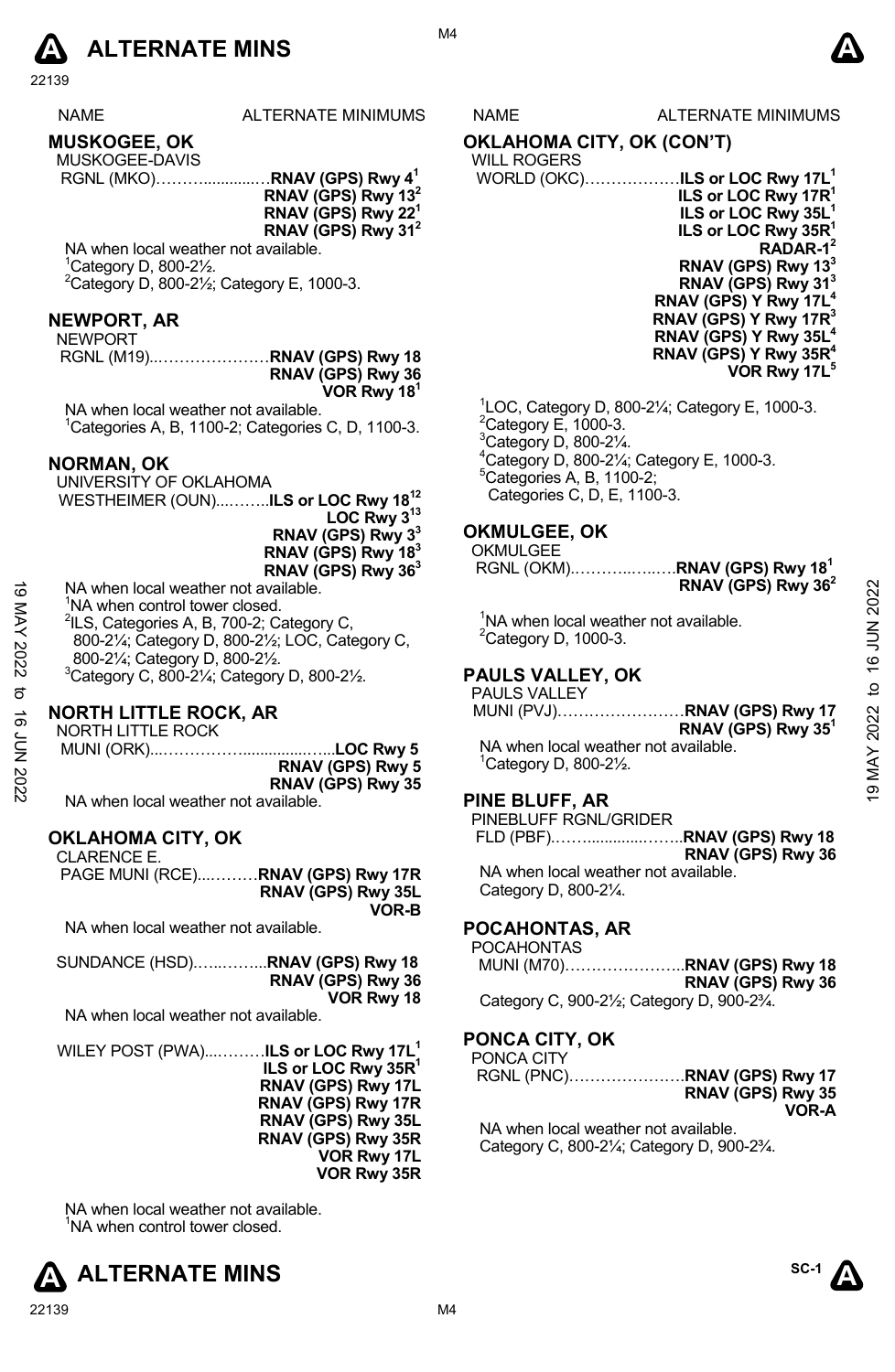

22139

NAME ALTERNATE MINIMUMS NAME ALTERNATE

**POTEAU, OK**  ROBERT S KERR (RKR)..…..**RNAV (GPS) Rwy 18 RNAV (GPS) Rwy 36**  NA when local weather not available.

Category D, 800-2¼.

#### **PRYOR, OK**

MID-AMERICA INDUSTRIAL (H71)……...….**RNAV (GPS) Rwy 36**  Category C, 1000-2¾; Category D, 1000-3. NA when local weather not available.

#### **ROGERS, AR**

ROGERS EXEC - CARTER

 FLD (ROG)…………………….**ILS or LOC Rwy 201 RNAV (GPS) Rwy 2 RNAV (GPS) Rwy 20** 

NA when local weather not available. <sup>1</sup>NA when tower closed.

#### **RUSSELLVILLE, AR**

RUSSELLVILLE

 RGNL (RUE)…..……………...**RNAV (GPS) Rwy 71 RNAV (GPS) Rwy 252** 

1 Category C, 1000-2¾; Category D, 1000-3. 2 Categories A, B, 900-2; Category C, 1000-2¾; Category D, 1000-3.

#### **SEARCY, AR**

#### **SEMINOLE, OK**

MUNI (SRE)...………………...**RNAV (GPS) Rwy 16**  NA when local weather not available.

#### **SHAWNEE, OK CHAMMEE**

| <b>UIMVILL</b>                       |                   |
|--------------------------------------|-------------------|
|                                      |                   |
|                                      | RNAV (GPS) Rwy 17 |
|                                      | RNAV (GPS) Rwy 35 |
| NA when local weather not available. |                   |

#### **SILOAM SPRINGS, AR**

SMITH FLD (SLG)……………**RNAV (GPS) Rwy 18 RNAV (GPS) Rwy 36**  NA when local weather not available. Category D, 800-2¼.

#### **SPRINGDALE, AR**

SPRINGDALE MUNI (ASG)...………………...**RNAV (GPS) Rwy 36**  Category D, 900-2¾. NA when local weather not available.

## **STIGLER, OK**

STIGLER RGNL (GZL)……....**RNAV (GPS) Rwy 35** NA when local weather not available.

#### **STILLWATER, OK**

STILLWATER

RGNL (SWO)..……………...**ILS or LOC Rwy 1712 RNAV (GPS) Rwy 173 RNAV (GPS) Rwy 353 VOR Rwy 173 VOR/DME Rwy 353**

NA when local weather not available. <sup>1</sup>NA when control tower closed.  $2^2$ LOC, Category D, 800-2 $\frac{1}{4}$ .  $3$ Category D, 800-2 $\frac{1}{4}$ .

#### **STUTTGART, AR**

STUTTGART MUNI CARL HUMPHREY

FIELD (SGT).……………………**ILS or LOC Rwy 36 RNAV (GPS) Rwy 9 RNAV (GPS) Rwy 18 RNAV (GPS) Rwy 27 RNAV (GPS) Rwy 36** 

NA when local weather not available.

#### **TAHLEQUAH, OK**

| <sup>2</sup> Categories A, B, 900-2; Category C, 1000-23/4; | <b>TAHLEQUAH, OK</b>                                                                                                                                 | 2022                                                                                                                  |
|-------------------------------------------------------------|------------------------------------------------------------------------------------------------------------------------------------------------------|-----------------------------------------------------------------------------------------------------------------------|
| Category D, 1000-3.                                         | <b>TAHLEQUAH</b>                                                                                                                                     |                                                                                                                       |
|                                                             |                                                                                                                                                      |                                                                                                                       |
|                                                             | RNAV (GPS) Rwy 35                                                                                                                                    | <b>NOTP 91</b>                                                                                                        |
|                                                             | NA when local weather not available.                                                                                                                 |                                                                                                                       |
|                                                             | Category C, 1000-2 <sup>3</sup> / <sub>4</sub> .                                                                                                     | ₫                                                                                                                     |
| NA when local weather not available.                        |                                                                                                                                                      |                                                                                                                       |
|                                                             |                                                                                                                                                      | 2022                                                                                                                  |
|                                                             |                                                                                                                                                      |                                                                                                                       |
|                                                             |                                                                                                                                                      | MAY                                                                                                                   |
|                                                             |                                                                                                                                                      |                                                                                                                       |
| NA when local weather not available.                        | RNAV (GPS Rwy 4 <sup>3</sup>                                                                                                                         | ë                                                                                                                     |
|                                                             | <b>SEARCY, AR</b><br>SEARCY MUNI (SRC)RNAV (GPS) Rwy 1<br>RNAV (GPS) Rwy 19<br><b>SEMINOLE, OK</b><br><b>SEMINOLE</b><br>MUNI (SRE)RNAV (GPS) Rwy 16 | <b>TEXARKANA, AR</b><br><b>TEXARKANA RGNL-WEBB</b><br>FLD (TXK)ILS or LOC Rwy 22 <sup>12</sup><br>LOC BC Rwy $4^{13}$ |

#### **TEXARKANA, AR**

 FLD (TXK).……...........…...…**ILS or LOC Rwy 2212 LOC BC Rwy 413 RNAV (GPS Rwy 43 RNAV (GPS Rwy 133 RNAV (GPS) Rwy 223 RNAV (GPS) Rwy 313 VOR Rwy 133**

NA when local weather not available. <sup>1</sup>NA when control tower closed.  $2^2$ LOC, Category D, 800-2 $\frac{1}{4}$ .  $3$ Category D, 800-2 $\frac{1}{4}$ 

**ALTERNATE MINS**  ${}^{\text{SC-1}}\Lambda$